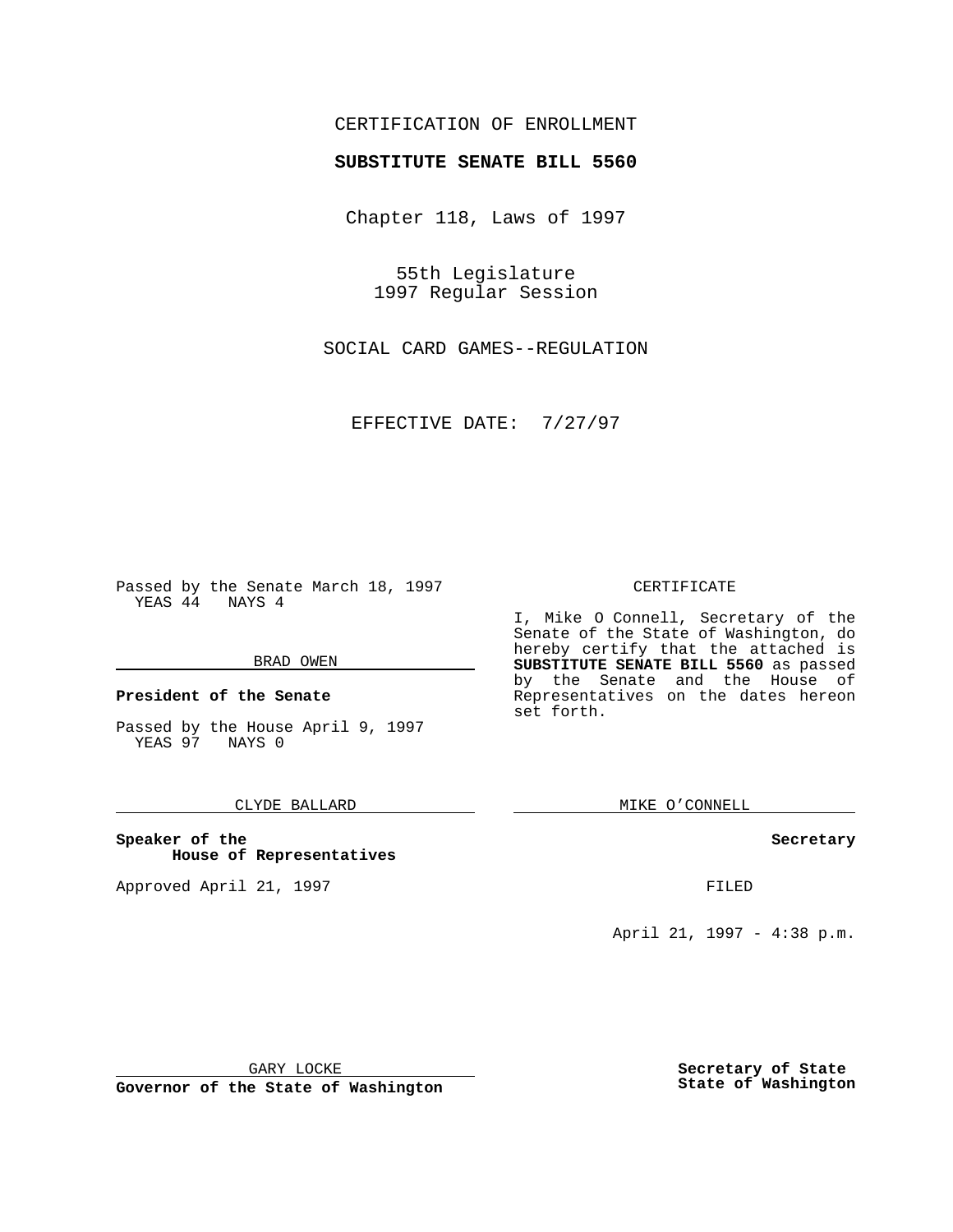# **SUBSTITUTE SENATE BILL 5560** \_\_\_\_\_\_\_\_\_\_\_\_\_\_\_\_\_\_\_\_\_\_\_\_\_\_\_\_\_\_\_\_\_\_\_\_\_\_\_\_\_\_\_\_\_\_\_

\_\_\_\_\_\_\_\_\_\_\_\_\_\_\_\_\_\_\_\_\_\_\_\_\_\_\_\_\_\_\_\_\_\_\_\_\_\_\_\_\_\_\_\_\_\_\_

Passed Legislature - 1997 Regular Session

## **State of Washington 55th Legislature 1997 Regular Session**

**By** Senate Committee on Commerce & Labor (originally sponsored by Senators Schow, Prentice, Snyder, Anderson and Horn)

Read first time 02/27/97.

 AN ACT Relating to social card games; amending RCW 9.46.0265; adding a new section to chapter 9.46 RCW; and repealing RCW 9.46.0281.

BE IT ENACTED BY THE LEGISLATURE OF THE STATE OF WASHINGTON:

 NEW SECTION. **Sec. 1.** A new section is added to chapter 9.46 RCW to read as follows:

 "Social card game" as used in this chapter means a card game that constitutes gambling and is authorized by the commission under RCW 9.46.070. Authorized card games may include a house-banked or a player-funded banked card game. No one may participate in the card game or have an interest in the proceeds of the card game who is not a player or a person licensed by the commission to participate in social card games. There shall be two or more participants in the card game who are players or persons licensed by the commission. The card game must be played in accordance with the rules adopted by the commission under RCW 9.46.070, which shall include but not be limited to rules for the collection of fees, limitation of wagers, and management of player funds. The number of tables authorized shall be set by the commission but shall not exceed a total of fifteen separate tables per establishment.